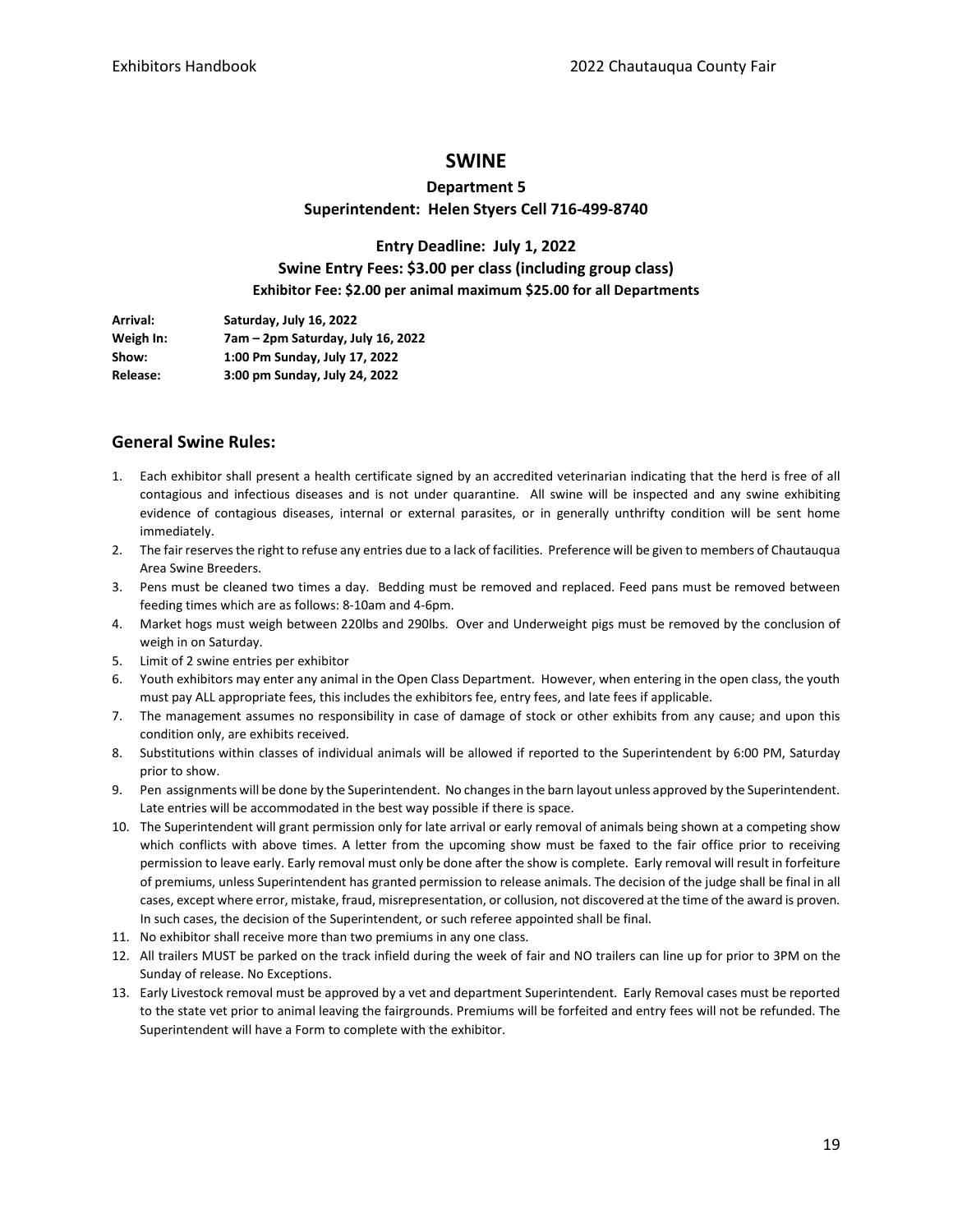## **Section A- Swine Classes**

**Class Number**

**1.Truck Load Class**

#### **Enter Truck Load class as 5-A-1**

4 hogs per entry, exhibited by Farm. Hogs physically located at the same farm. All hogs must show in respective market class. Only one exhibitor may enter the 4 hogs per Farm

#### **2.Gilt Breeders Class**

#### **Enter Gilt Breeders class as 5-A-2**

Breeding gilts within the Market weights of 220# - 290#. Limit 2 entries per exhibitor.

#### **Premiums for Truck Load Class:**

| $1st - $20.00$ | $2nd - $17.00$ | 3rd <sub>-</sub> \$15.00 | $4th - $13.00$ | 5 <sup>th</sup> -\$10.00 | $6th - $8.00$ |
|----------------|----------------|--------------------------|----------------|--------------------------|---------------|
|                |                |                          |                |                          |               |

#### **Section B- Market Hog**

#### **1.Market Hog**

### **Enter market hogs as 5-B-1**

Market Hogs will be shown by weight and will be broken down into classes according to Saturdays weigh-in. The number of Market Hog classes will be determined by the number of entries**. Limit of 2 Market Hogs per Exhibitor.**

#### **Premiums for Market and Gilt Breeders Class:**

| $1st - 13.00$ | $2^{nd} - $11.00$ | $3rd - $9.00$ | $4th - $8.00$ | 5 <sup>th</sup> -\$6.00 | $6th - $5.00$ |
|---------------|-------------------|---------------|---------------|-------------------------|---------------|
|               |                   |               |               |                         |               |

Notes: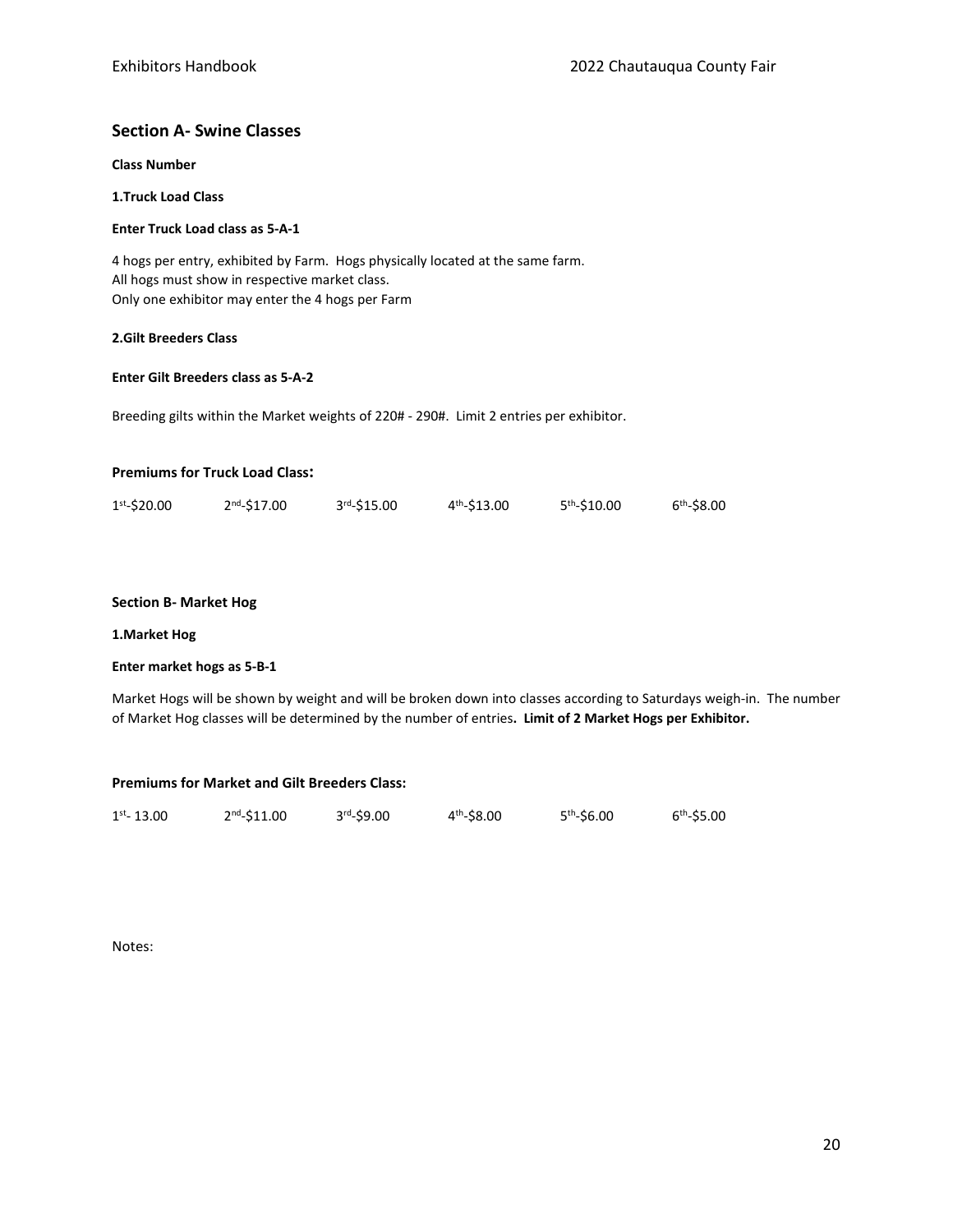| Clerk <b>Clerk</b>                                                                                                                                                                         | Paid $\frac{1}{2}$ $\frac{1}{2}$ $\frac{1}{2}$ $\frac{1}{2}$ $\frac{1}{2}$ $\frac{1}{2}$ $\frac{1}{2}$ $\frac{1}{2}$ $\frac{1}{2}$ $\frac{1}{2}$ $\frac{1}{2}$ $\frac{1}{2}$ $\frac{1}{2}$ $\frac{1}{2}$ $\frac{1}{2}$ $\frac{1}{2}$ $\frac{1}{2}$ $\frac{1}{2}$ $\frac{1}{2}$ $\frac{1}{2}$ $\frac{1}{2}$ $\frac{1}{$ |     |                                                   |  |                                                                                                            |                  |
|--------------------------------------------------------------------------------------------------------------------------------------------------------------------------------------------|------------------------------------------------------------------------------------------------------------------------------------------------------------------------------------------------------------------------------------------------------------------------------------------------------------------------|-----|---------------------------------------------------|--|------------------------------------------------------------------------------------------------------------|------------------|
| OFFICE USE ONLY<br>Exhibit Number                                                                                                                                                          | <b>DEPARTMENT 5- Swine</b><br>All swine entries must be postmarked or hand delivered by July 1<br>The Chautauqua County Fair reserves the right to refuse any entries due to lack of facilities.<br>Preference will be given to residents and/or members of Chautauqua County clubs.                                   |     |                                                   |  | Please mail entries to<br>Chautauqua County Fair<br>P.O. Box 191<br>Dunkirk, NY 14048<br>Attn: Entry Clerk |                  |
|                                                                                                                                                                                            |                                                                                                                                                                                                                                                                                                                        | Qty | Total Entry Fees<br>Fees MUST Accompany this Form |  | Price                                                                                                      | Tota1<br>Am ount |
|                                                                                                                                                                                            |                                                                                                                                                                                                                                                                                                                        |     | Exhibitor's Fee Per Animal<br>Max \$25.00         |  | \$2.00                                                                                                     |                  |
|                                                                                                                                                                                            |                                                                                                                                                                                                                                                                                                                        |     | Entry Fee Per Class                               |  | \$3.00                                                                                                     |                  |
|                                                                                                                                                                                            |                                                                                                                                                                                                                                                                                                                        |     | Late Entry Per Animal                             |  | \$15.00                                                                                                    |                  |
|                                                                                                                                                                                            |                                                                                                                                                                                                                                                                                                                        |     | <b>TOTAL FEES</b>                                 |  |                                                                                                            |                  |
| $\mathbf{Cell} \#$                                                                                                                                                                         |                                                                                                                                                                                                                                                                                                                        |     |                                                   |  |                                                                                                            |                  |
|                                                                                                                                                                                            | All swine entered are 4-H hogs<br>Yes<br>No                                                                                                                                                                                                                                                                            |     | ALL MARKET ANIMAL ENTRIES<br>$Swine-Use 5-B-1$    |  |                                                                                                            |                  |
| is in you best interest to type or PRINT CLEARLY & NEATLY. Entries MUST be made on this form. Photocopies are accepted.<br>COPIES OF REGISTRATION PAPERS ARE ENCOURAGED & APPRECIATED !!!! | Entries that are not legible or not completely filled out will be sent back to the exhibitor and considered NOT RECEIVED. It                                                                                                                                                                                           |     |                                                   |  |                                                                                                            |                  |

Entry Form on NEXT PAGE

29 and 29 Lacksburg I do NOT give consent for Publicity Photographs to be published by the Chautauqua County Fair<br>  $\frac{1}{2}$